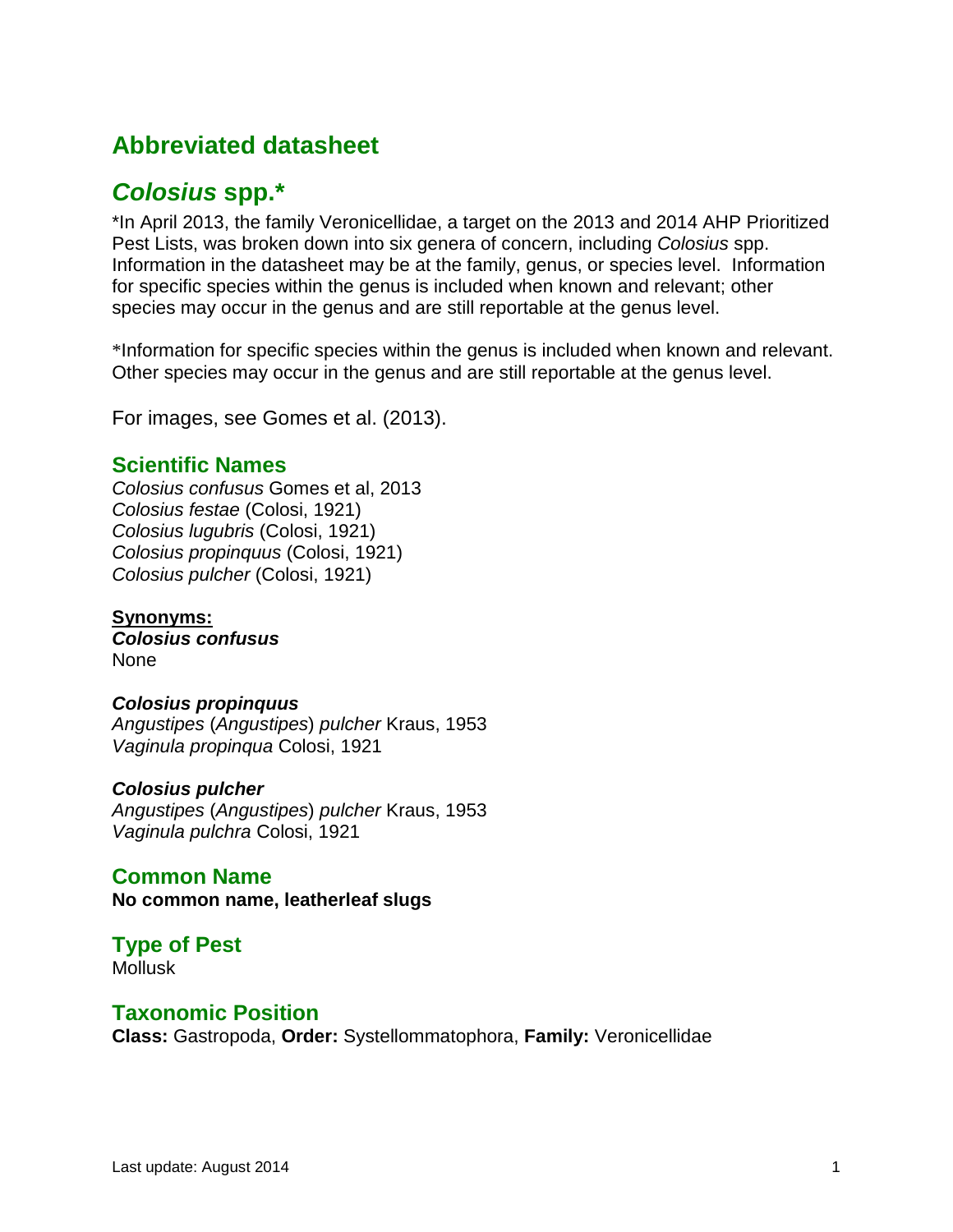## **Reason for Inclusion in Manual**

CAPS Target: AHP Prioritized Pest List – 2011 through 2015\* \*Originally listed under the family Veronicellidae.

# **Pest Description**

"In the diagnosis provided by Thomé (1975) for the genus [*Colosius*], he described as features shared by these species: the rectum penetrating in the tegument close to the female genital pore; the presence of a digitiform gland, with tubules differentiated in two sets, one with short and unbranched tubules and another with long and branched tubules; an oval or globular bursa copulatrix without a "cabeçote" (= like a small tip in the bursa proper where the vas deferens penetrates), a short and, in general, thick duct; a short canalis junctor that penetrates in the bursa proper, next to the duct or in the duct, auxillary to the bursa; and lack of any accessory structure" (Gomes et al., 2013).

## **Damage**

Due to their apparent lack of host specificity, few reports as to specific damage caused by Veronicellidae species to agriculture have been published in the malacological or agricultural literature.

Visual signs of *Veronicellidae* can include chewing or rasping damage to plants, presence of eggs, juveniles and adults, mucus and slime trails, and/or large-ribbon like feces.

### *Colosius confusus*

This species causes damage to coffee by feeding and consuming the pericarp and mucilage of the coffee fruit. This damage causes the coffee bean to fall to the ground. *Colosius confusus* can also consume the bark of developing branches and tender new growth of the tree. Bark consumption can cause branch weakening and dryness (Constantino et al., 2010).

# **Pest Importance**

Veronicellidae can be pests in tropical regions of America, Africa, and Asia where distribution is limited (Runham and Hunter, 1970).This family can also transmit pathogens to humans indirectly when they consume vegetables and fruits that have been contaminated with mucus and feces. The slugs can also transmit pathogens to plants and livestock. Displacement of native mollusk species may also occur (USDA-APHIS, 2010a).

### *Colosius confusus*

*Colosius confusus* is a newly recognized species that is a pest of coffee and cultivated flowers in Colombia, Ecuador, and Peru (Gomes et al., 2013). This species has been observed causing economic damage to coffee trees. Constantino et al. (2010) observed this species causing an average of 15 fallen fruit per tree in Neira, Colombia in 2008. This equates to losses of about 76 kg/hectare/year to the coffee producer (Constantino et al., 2010).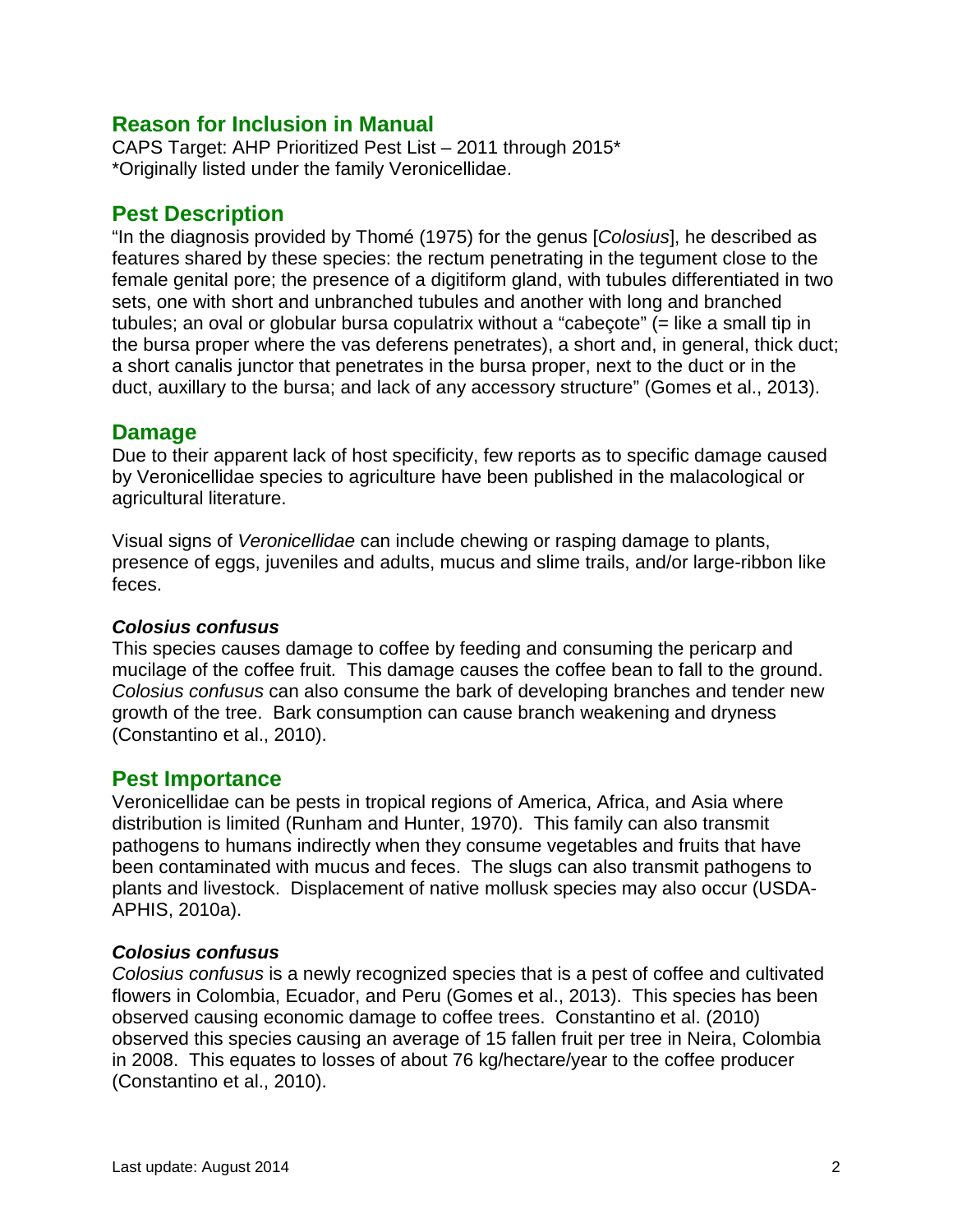### **Known Food Sources\***

*Colosius confusus Coffea arabica* (coffee) (Gomes et al., 2013). Various flower species, including *Hydrangea* sp., *Chysanthemum* sp., *Aster* sp., *Hortensia* sp., *Solidago* sp., *Ruscus* sp., *Molluccella* sp., *Hypericum* sp., and others (Gomes et al., 2013)

\*Terrestrial mollusks do not show host specificity and can feed on multiple crops as well as other materials, like decaying organic matter.

# **Pathogen or Associated Organisms Vectored**

### **Human and Animal Pathogens**

Species of this family have been found to carry several nematode parasites, including *Angiostrongylus cantonensis* (rat lungworm), *A. costaricensis*, and *A. malaysiensis*. *Angiostrongylus cantonensis* can cause symptoms similar to meningitis in humans including headache, stiff neck, tingling or painful feelings in the skin, lowgrade fever, nausea, and vomiting (USDA-APHIS, 2010a).

Note: While most cases of human infections result from consumption of raw or partially cooked snail meat, government inspectors, officers and field surveyors are at-risk due to the handling of live snail, samples, and potential exposure to mucus secretions. *Wear gloves when handling mollusks and wash hands thoroughly after any mollusk survey or inspection activities.*

**Plant Pathogens** Unknown.

### **Known Distribution**

Distribution lists may not be all inclusive. This genus is reported from:

**South America:** Ecuador, Peru, and Colombia (Gomes et al., 2013).

*Colosius propinquus* **South America:** Ecuador (Thomé et al., 1997).

#### *Colosius pulcher*

**Caribbean:** Dominican Republic; **South America:** Ecuador (Thomé et al., 1997).

### **Pathway**

According to Gomes et al. (2013), this is "currently the second most intercepted mollusk species in Miami by federal agricultural inspectors in cut-flower from Ecuador and Colombia".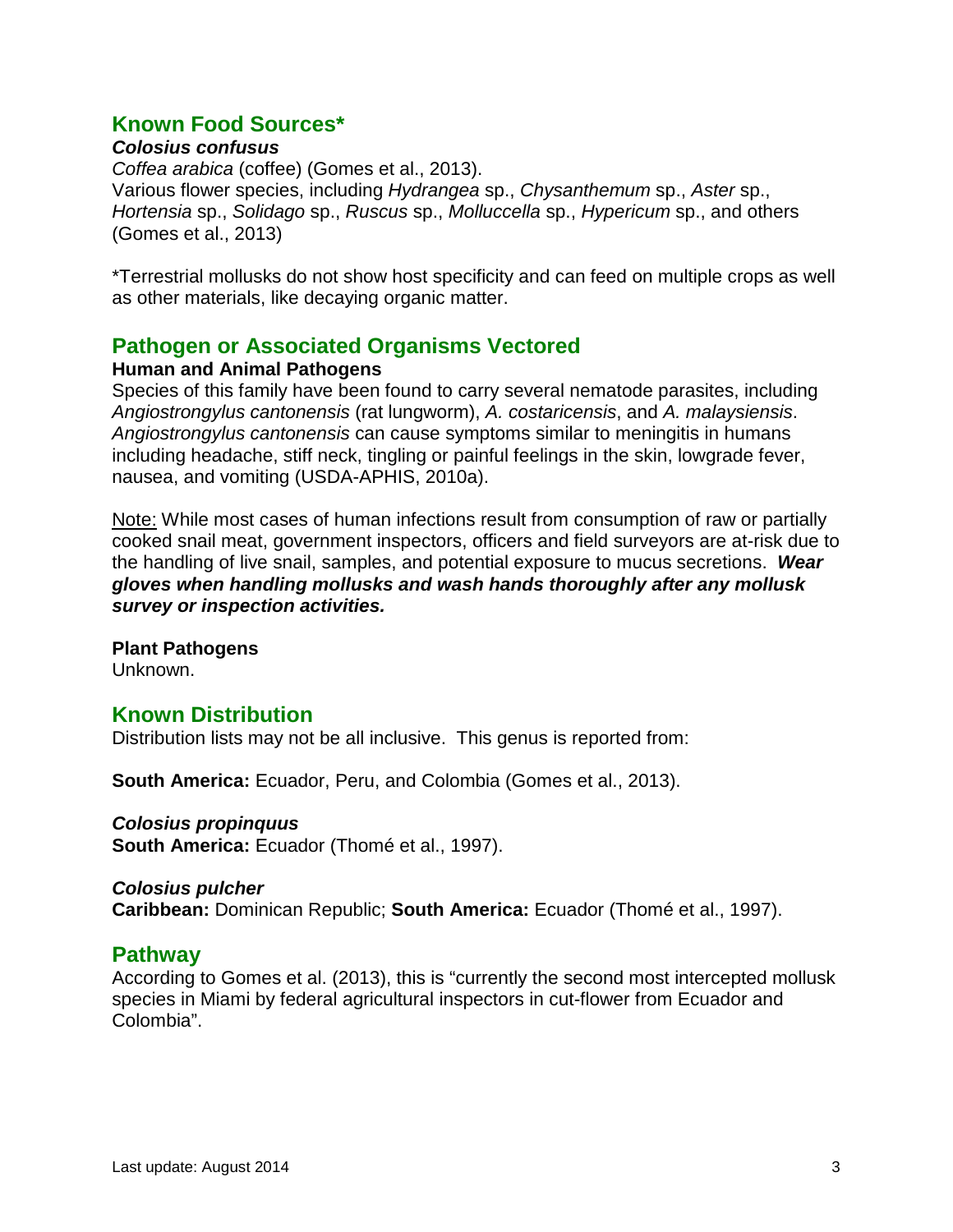# **Potential Distribution within the United States**

No risk documents exist for any of the tropical terrestrial mollusks that give potential distribution in the United States. Host material is unlikely to limit their distribution since they are all polyphagous, but these species are limited by climate. If introduced, the tropical terrestrial mollusks would most likely be limited to the southern part of the United States and possibly the West Coast where the climate is similar to native ranges. This is supported by detections of these species which have all been in either the southern United States or West Coast (USDA-APHIS, 2010a).

## **Survey**

### **CAPS-Approved Method\*:**

Visual. See the Introduction to the mollusk manual for specific information on visual surveys.

#### Survey Site Selection

New introductions of terrestrial mollusks will likely be related to commerce and humanassisted movement. The habitat and land-use type of each survey site may be variable, ranging from agricultural land, to residential or industrial features. When planning the survey route for a particular site, examine the following microhabitats:

- Near heavily vegetated areas, especially gardens and fields where plants have been damaged by feeding;
- Under rocks, asphalt or cement pieces that are in loose contact with the ground surface;
- Discarded wooden boards and planks, fallen trees, logs, and branches;
- Damp leaf litter (not wet or soggy), compost piles, and rubbish heaps; and
- Under flower pots, planters, rubber mats, tires, and other items in contact with the soil.

### Trap Placement

Trapping *cannot* be used alone but can be used to supplement visual surveying. Trapping for terrestrial mollusks is not species-specific and will attract non-target species, including non-mollusks. Platform or baiting traps can be used to supplement visual inspection. Trap placement can occur in the same areas that visual surveys occur.

#### Time of year to survey

Most species of terrestrial mollusks are active during nocturnal hours, when environmental conditions are cool and wet. Some species may also be active during daylight, especially during overcast and rainy days in the spring and fall. If possible, plan surveys during spring and fall, during the early morning, and on overcast days. Many slugs and snails have diurnal patterns of activity, so early morning and evening hours may be the best time to carry out a survey (Pearce and Örstan, 2006).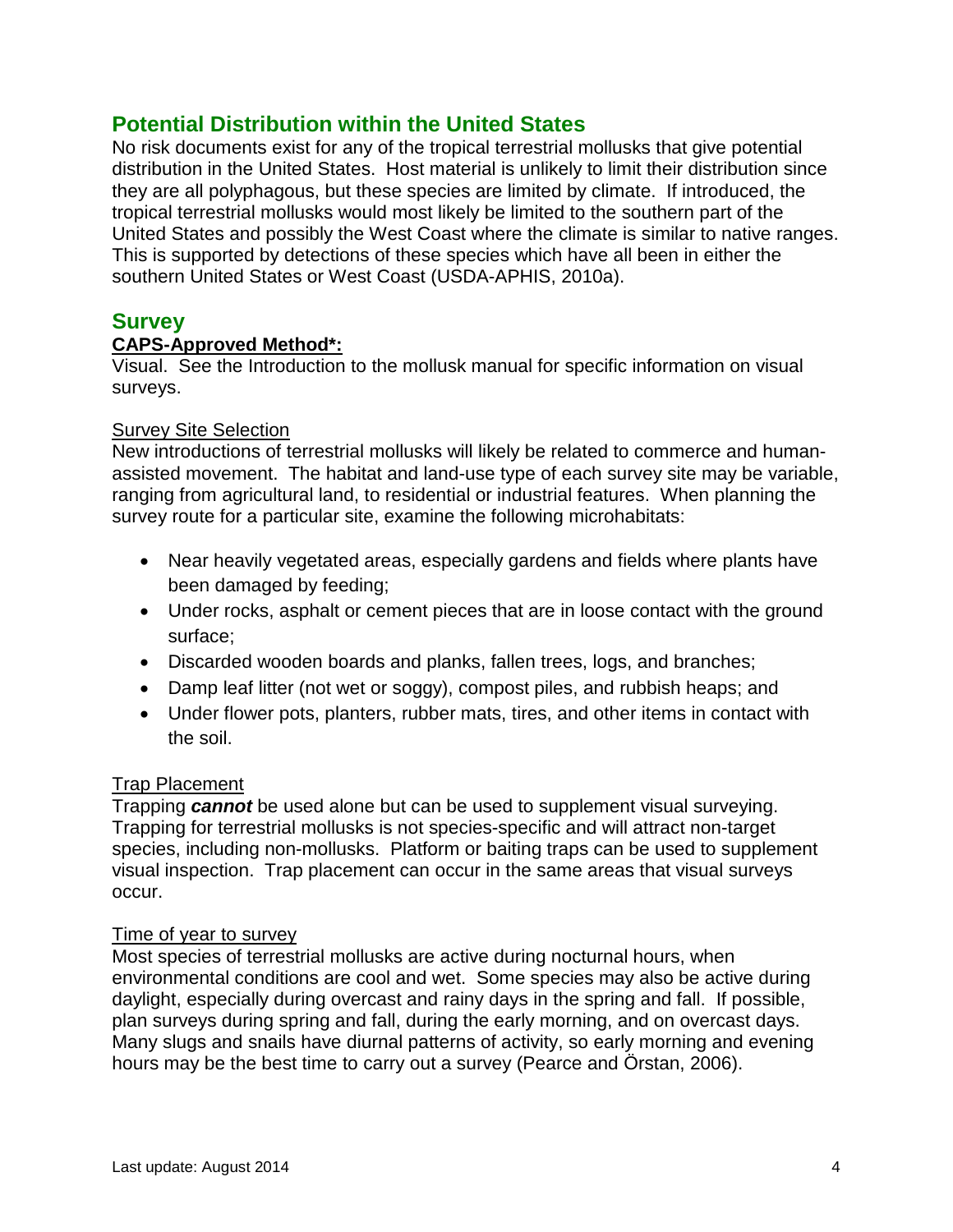\*For the most up-to-date methods for survey and identification, see Approved Methods on the CAPS Resource and Collaboration Site, at http://caps.ceris.purdue.edu/.

# **Key Diagnostics/Identification CAPS-Approved Method\*:**

Morphological and Molecular: Differentiation from the native species is only by dissection and only if the specimen is mature enough. All veronicellid samples should be sent to Dr. Robinson for morphological identification. All specimens will then be confirmed through molecular diagnostics performed at the CPHST Mission lab.

A key to terrestrial mollusks (including Veronicellidae) is found here: [http://idtools.org/id/mollusc/index.php.](http://idtools.org/id/mollusc/index.php)

In April 2013, the family Veronicellidae, a target on the 2013 and 2014 AHP Prioritized Pest Lists, was broken down into six genera of concern. When conducting a general mollusk survey, if samples are negative for Veronicellidae, then negative data may be reported for each of these six genera: *Belocaulus, Colosius, Laevicaulis, Sarasinula, Semperula,* and *Veronicella*. All positives must be reported at the species level.

Refer to "Appendix N - Data Entry Guide for Selected Taxonomic Groups" of the most recent year's CAPS Guidelines for additional information on data entry for mollusks. [https://caps.ceris.purdue.edu/caps\\_agreement\\_guidelines.](https://caps.ceris.purdue.edu/caps_agreement_guidelines)

\*For the most up-to-date methods for survey and identification, see Approved Methods on the CAPS Resource and Collaboration Site, at http://caps.ceris.purdue.edu/.

### **References**

**Constantino, L. M., S. Gomes, and P. Benavides. 2010.** Decripción y daños causados por las babosas *Colosius pulcher* y *Sarasinula plebeia* en el cultivo del café en Colombia [in Spanish]. Avances Técnicos Cenicafè. 392. Federación Nacional de Cafeteros de Colombia.

**Gomes, S. R., D. G. Robinson, F. J. Zimmerman, O. Obregón, and N. B. Barr. 2013.** Morphological and Molecular Analysis of the Andean Slugs *Colosius confusus*, n. sp., A Newly Recognized Pest of Cultivated Flowers and Coffee from Colombia, Ecuador and Peru, and *Colosius pulcher* (Colosi, 1921) (Gastropoda, Veronicellidae). Malacologia, 56(1–2):1-30.

**Pearce, T. A. and A. Örstan, 2006.** Chapter 22. Terrestrial Gastropoda. In Sturm, C. F., T. A. Pierce, and A. Valdés (eds.). The Mollusks: A Guide to Their Study, Collection, and Preservation. American Malacological Society.

**Runham, N. W. and P. J. Hunter. 1970.** Terrestrial slugs. Hutchinson and Company LTD, London, England.

**Thomé, J. W., P. Dos Santos, and L. Pedott. 1997.** Annotated list of Veronicellidae from the collections of the Academy of Natural Sciences of Philadelphia and the National Museum of Natural History, Smithsonian Institution, Washington, DC, USA (Mollusca: Gastropoda: Soleoifera). Proceedings of the Biological Society of Washington 110:520-536.

**USDA-APHIS. 2010a.** New Pest Response Guidelines. Tropical Terrestrial Gastropods. USDAAPHIS-PPQ-Emergency and Domestic Programs-Emergency Planning, Riverdale, Maryland.